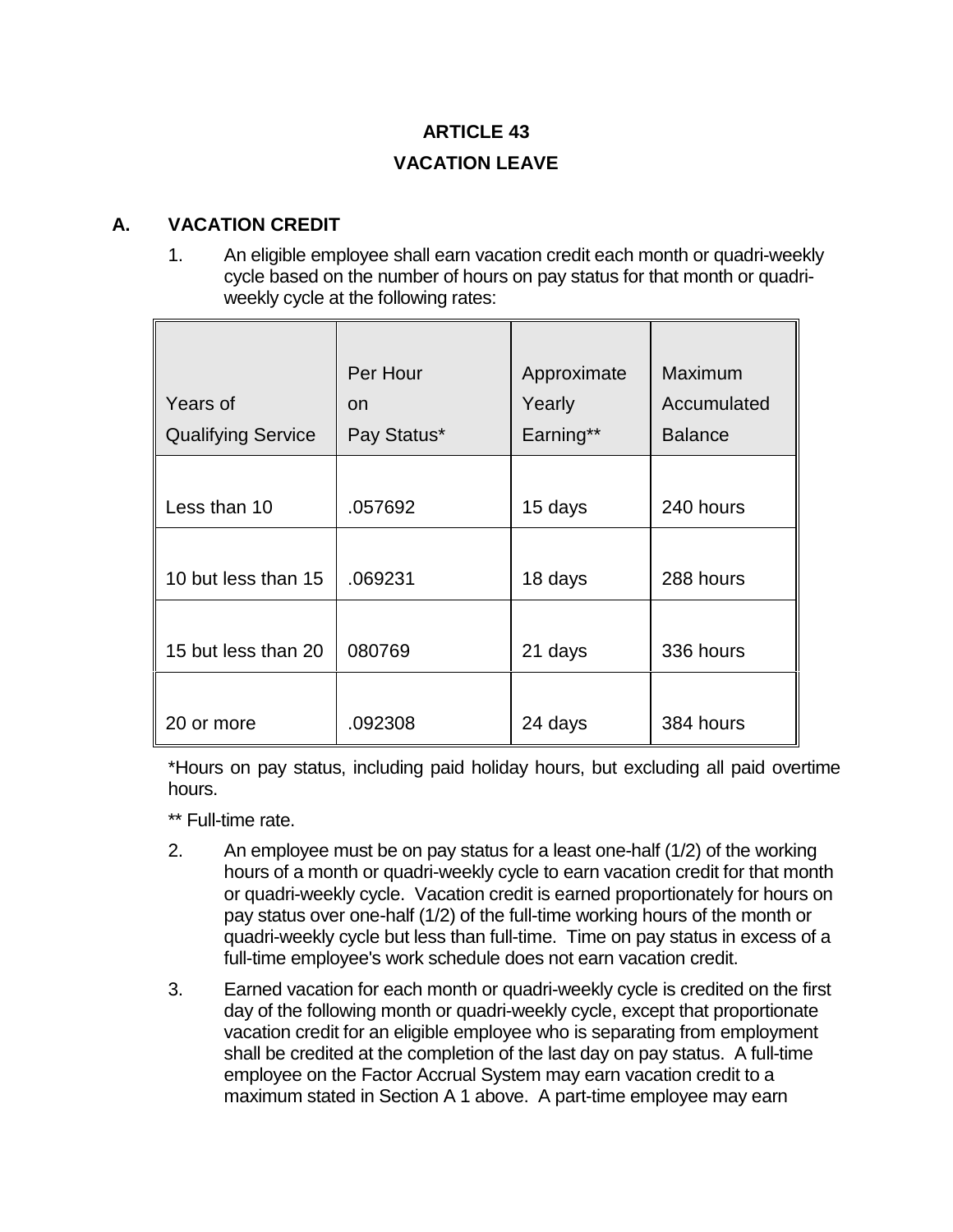vacation credit to the same maximum number of hours as a full-time employee with comparable years of service.

4. A month of service at one-half (1/2) time or more is a month of qualifying service.

### **B. VACATION CREDIT USE**

An employee appointed at fifty percent (50%) or more of full-time for a period of six (6) months or more is eligible to earn vacation credit from the date of hire; however, an employee may not use vacation credit until after six (6) continuous months on pay status. No vacation shall be used prior to the time it is credited, except as provided in Section G.2.a below.

#### **C. VACATION SCHEDULING**

- 1. An employee may request vacation, and the University will consider such request when establishing or modifying vacation schedules. Vacation schedules are established in accordance with normal scheduling practices and in accordance with the needs of the University. The University will respond to an employee's vacation request as soon as practicable after such request is made by the employee but is not required to respond to an employee's request prior to the establishment of a vacation schedule. Once established, the University will endeavor to adhere to the vacation schedule. When during the review of simultaneous requests for vacation submitted by more than one employee, operational needs do not permit the granting of requests for vacation at the same time for the employees who have requested that specific time period, preference in granting the request shall be based on the respective seniority of the employees. Where a practice of rotation of vacation periods exists, such practices shall continue, and only operational needs will be used in assigning such vacation.
- 2. The University will endeavor to respond to the employee's additional vacation request(s) within ten (10) calendar days of his/her request for use of vacation.

#### **D. VACATION MAXIMUMS**

- 1. Employees shall be made aware of their vacation accruals on at least a monthly basis. Upon implementation of the University's automated accrual system, the University shall provide employees with at least sixty (60) calendar days notification that he/she will reach the maximum allowable accumulation.
- 2. The employee shall request dates for use of the vacation as soon as possible prior to the maximum accumulation. When the request is provided at least thirty (30) calendar days in advance, an employee shall be granted vacation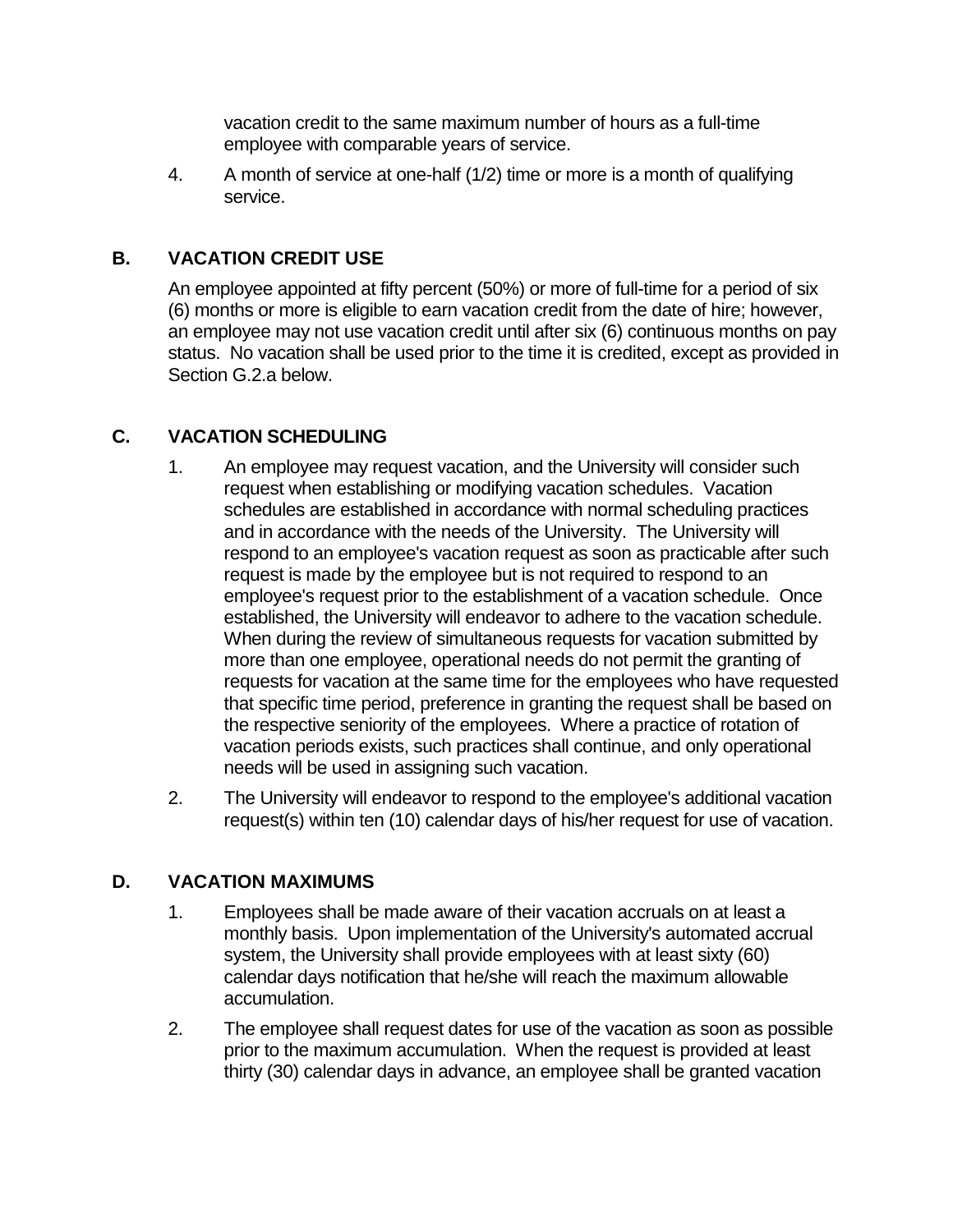before the employee's accumulated credit reaches the maximum, with the following exceptions:

- a. If the specific dates on which the employee requests use of vacation credit cannot be granted, the employee shall be scheduled for alternate dates off; or
- b. In the event the University cannot schedule alternate dates off, the vacation credit in excess of the employee's maximum allowable accumulation which cannot be used shall be placed in the employee's compensatory time bank and shall become compensatory time off credit.
- 3. In the event an employee fails to request use of vacation credit at least thirty (30) calendar days prior to reaching his/her vacation maximum, the University shall endeavor to grant the vacation use requested or schedule an alternate date. If such request cannot be granted or an alternate date cannot be scheduled, and if the employee had been notified at least sixty (60) calendar days in advance that he/she was reaching the maximum vacation allowable, the vacation credit which would have taken the employee over his/her vacation credit maximum shall be lost to the employee.

## **E. VACATION PAY**

- 1. Pay for vacation shall be at the employee's straight time rate including any shift differential, provided that the employee would have been expected to work that shift or shifts if not on vacation.
- 2. An employee who separates from employment or who is granted extended military leave shall be paid for any vacation earned through the employee's last day of work, except that an employee who is retiring may use vacation up to the effective date of retirement.

# **F. TRANSFER OF VACATION CREDIT**

An employee who is transferred, promoted, or demoted to another University position in which vacation credit can be earned shall have any earned vacation credit transferred unless such transfer is in conflict with an Agreement covering the new position. An employee who is transferred, promoted, or demoted to a University position for which a transfer of credit is in conflict with an Agreement or in which vacation credit is not earned shall be paid for any earned vacation at the time of transfer. An employee who is transferred, promoted, or demoted to a Laboratory (LBL) position from a campus or from a LBL position to a campus position shall be paid for any earned vacation at the time of transfer.

#### **G. CURTAILMENT PERIOD**